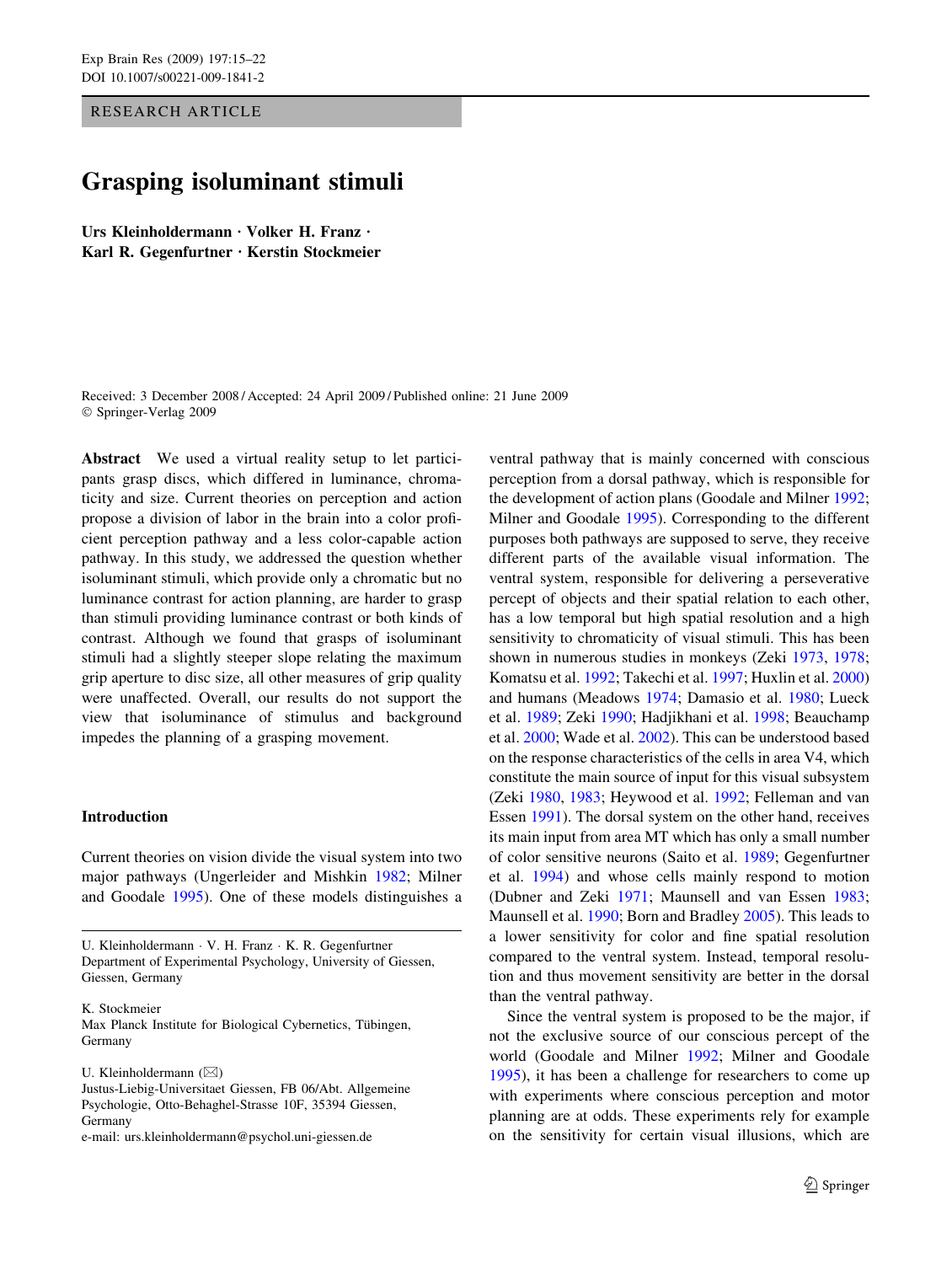thought not to influence motor plans, while being perfectly visible to an observer (e.g. Aglioti et al. [1995](#page-6-0) but see Franz et al. [2000](#page-6-0); Franz [2001;](#page-6-0) Franz and Gegenfurtner [2008](#page-6-0)). Another branch of research has dealt with neurological patients showing selective deficits assumed to result from a confined lesion to one or the other pathway (c.f., Milner and Goodale [1995](#page-7-0); Himmelbach and Karnath [2005\)](#page-7-0). Currently also the effects of stimulating regions associated with one or the other pathway by means of rTMS are investigated (e.g. Schenk et al. [2005](#page-7-0)).

In this study, we were interested whether the chromaticity of objects is a sufficient feature to establish motor plans for grasp movements. Because only a small fraction of MT neurons responds to chromatic information, one could suppose that movement planning is impaired when a chromatic difference is all which distinguishes the target of a movement from its background. In this case, the dorsal system either somehow has to deal with the limited information it possesses, which should lead to an impaired movement, or it has to draw upon the information available in the ventral pathway which should delay movement execution. The latter was shown for example by Pisella et al. [\(1998](#page-7-0)) who found a longer latency in a perturbed pointing task when color instead of position was the stimulus attribute (but see Brenner and Smeets [2004](#page-6-0)). If we would find an impaired or delayed movement towards a perceptually clearly visible target, this would be an argument in favor of two distinct channels for movement planning and conscious object perception. If on the other hand, chromatic information is sufficient to plan and execute the movement in a completely normal fashion, this would suggest a more holistic view of the perception/action system or at least the notion that crosstalk between the systems is more profound than is commonly thought. This is also what Gentilucci et al. ([2001\)](#page-7-0) suggested when they found a color effect on target size estimates. In their study, they showed that red targets are overestimated and green targets underestimated. This, however, was not only true in a manual size estimation task but also observed in grasping movements, pointing to a general process underlying both, perception and action.

In this study, we therefore assessed the quality of grasp movements towards stimuli, which differed in luminance and chromaticity. Our special interest was on those stimuli, which only had a chromatic contrast to the background while their luminance was equal to it (isoluminant stimuli). We wanted to know if those stimuli, because they are solely defined by a property which is not an optimal input for the dorsal stream, impose a challenge to the motor system or are grasped just as stimuli providing luminance contrast or chromatic and luminance contrast together.

In order to assess the quality of a grip we used several measures which have been shown to be related to the availability of object information for movement planning. As the main measure of interest, we calculated the maximum grip aperture (MGA). Since in the well-known studies of Jeannerod ([1984,](#page-7-0) [1986\)](#page-7-0), the MGA has proven to be a reliable indicator of size information availability in the visuo-motor system. Usually, one finds a linear relationship between object size and MGA with a slope coefficient of about 0.82 (average slope value in the Smeets and Brenner [1999](#page-7-0) review of 35 studies). When the amount of visual information about the object is reduced, the normal reaction of participants is a general increase of MGA. This was found in cases where the object was retinally sampled on a coarser scale because it was presented in the periphery of the visual field (Brown et al. [2005;](#page-6-0) Schlicht and Schrater [2007](#page-7-0)). It was also observed when sight onto the object was removed before movement initiation (Wing et al. [1986](#page-7-0); Berthier et al. [1996;](#page-6-0) Franz et al. [2009;](#page-6-0) Hesse and Franz [2009](#page-7-0)) or during the movement (Jakobson and Goodale [1991](#page-7-0); Franz et al. [2009;](#page-6-0) Hesse and Franz [2009\)](#page-7-0) such that the movement had to be executed relying on memorized information, which is subject to a rather rapid decay (Hesse and Franz [2009\)](#page-7-0).

In contrast to the clear effect of reducing the amount of visual information on the absolute size of MGA, the linear scaling of MGA to object size usually remains surprisingly unaffected. In the studies of Jakobson and Goodale [\(1991](#page-7-0)), Brown et al. [\(2005](#page-6-0)) and Franz et al. ([2009\)](#page-6-0), scaling remained the same for all conditions, which changed the amount of visual information as can be inferred from missing interactions of those conditions with the factor object size. Hesse and Franz [\(2009](#page-7-0)) even addressed the issue directly by statistically testing the slope of the scaling function and found no effect of viewing condition. A significant interaction between viewing condition and object size, however, was found in the study of Berthier et al. [\(1996](#page-6-0)). Here, the authors used a full vision condition, a reduced vision condition where the target object was glowing in an otherwise dark room and a condition without vision where subjects blindly grasped towards an object, which was previewed before the trial but whose position was only indicated by a sound during the actual grasp trial. In this study, the slope got shallower for the conditions where visual information is reduced. This result though should be interpreted cautiously since the main source of the interaction effect seems to originate from two objects which were unusually small (4 and 9 mm) compared to sizes used in the abovementioned studies (ranging between 20 and 50 mm) which are more representative for the literature on precision grip grasping.

Another important indicator of grip quality is the time of MGA occurence. Smeets and Brenner ([1999\)](#page-7-0) report in their review that MGA most often can be found in the last third of the movement. They also show that the timing of MGA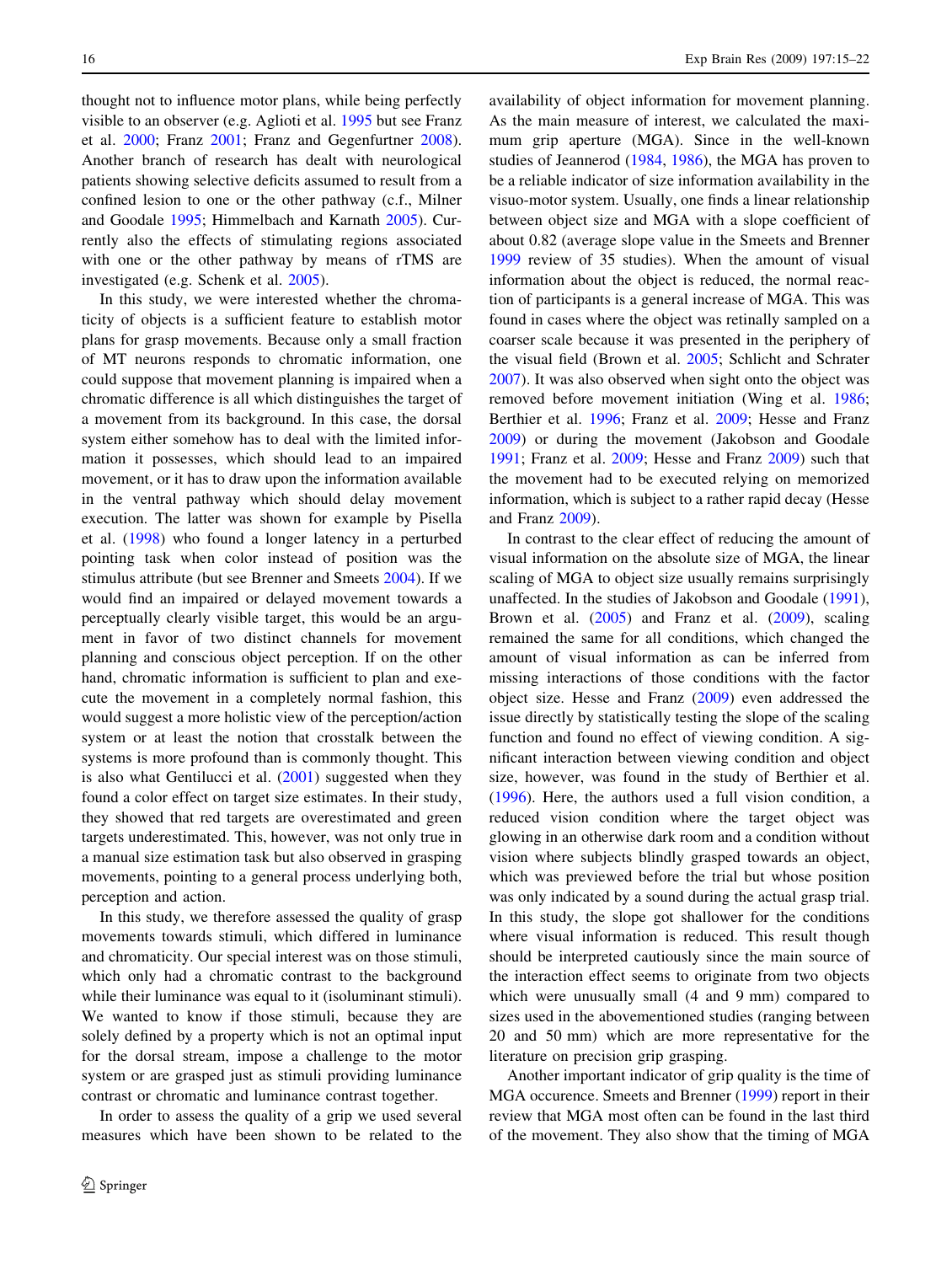depends on target size (see also Schettino et al. [2003](#page-7-0)). Furthermore, Weir et al. [\(1991](#page-7-0)) discovered that the relative time of MGA is earlier for objects with more slippery surfaces. These findings indicate that grasps which are more difficult may have an earlier occurence of MGA. We would therefore expect that a target, which is less visible to the motor system, would also elicit such a change in MGA timing.

There are two more temporal markers that have been shown to be sensitive to diminished information about the target object of a grasp movement: the movement time (MT), which gets longer (Schettino et al. [2003](#page-7-0)), and the reaction time (RT) from trial onset to start of the grip (see for example Mon-Williams et al. [2001\)](#page-7-0). Both measures should be prolonged if the motor system is forced to rely on degraded or delayed information.

As the last indicator of grip quality, we assessed the variance of the trajectory. We hypothesized that this variance should increase in conditions with less availability of object information to the dorsal stream.

In order to compare possible effects occurring in the motor domain with the perceptual domain, we also subjected our participants to a perceptual task. Here, we asked them to perform size estimates of our stimuli.

# Methods

#### Participants

We measured ten participants on three occasions. All participants were right-handed (Edinburgh Inventory, Oldfield [1971\)](#page-7-0) without color deficiencies (Ishihara [1995\)](#page-7-0) and naïve to the purpose of the experiment. The age average of the sample was 28 years. Half of the participants were female. For their participation, participants were rewarded with eight euro per hour.

# Stimuli

<span id="page-2-0"></span>Our stimuli were discs of three different diameters (30, 35, 40 mm) and 13 different colors. The discs were displayed on a computer monitor and seen via a mirror (see the description of the setup below). The set embodied ten discs of green chromaticity (CIE:  $x = 0.281$ ,  $y = 0.583$ ). One of these discs was isoluminant with the background according to the CIE standard observer (photometric isoluminance). In order to deal with the natural variability in individual isoluminance between observers, another green disc was made individually isoluminant for the participant by means of heterochromatic flicker-photometry (subjective isoluminance). The luminance contrast of this disc with the background therefore varied in a range between  $+1.8$  and

 $+10.9\%$  ( $\bar{x} = 6.5\%$ ,  $\sigma = 2.8\%$ ). The luminance of the remaining eight green discs was varied around photometric isoluminance  $(-8, -4, -2, -1, +1, +2, +4, +8$  percent of luminance contrast with the background) in order to assess effects which may occur around the point of isoluminance.

In addition, we presented three achromatic discs, two above  $(+3$  and  $+43$  percent) and one below  $(-12$  percent) the luminance of the background which was at  $25 \text{ cd/m}^2$ .

In the grasp task, aluminium discs of 5 mm height matched up with the perceived position and diameter of the projected discs. In the perceptual task, the standard disc which was used as a comparison was always achromatic and bright (143% of background luminance).

# Setup

Participants were seated in front of a virtual-reality setup, which consisted of a monitor/mirror projection system and the table where our target discs for grasping were placed upon (Fig. [1](#page-2-0)). The monitor image was projected onto the mirror and produced a virtual image of the display. Distances and angles between monitor, mirror and the table under the mirror were chosen such that the virtual image when looked at was perceived being at the height of the table surface. When a stimulus was displayed on the



Fig. 1 Experimental setup. Participants looked into a mirror which reflected the image of the monitor. Distances and angles were chosen in a way that the perceived surface was at the height of the table onto which discs in the grasp task were placed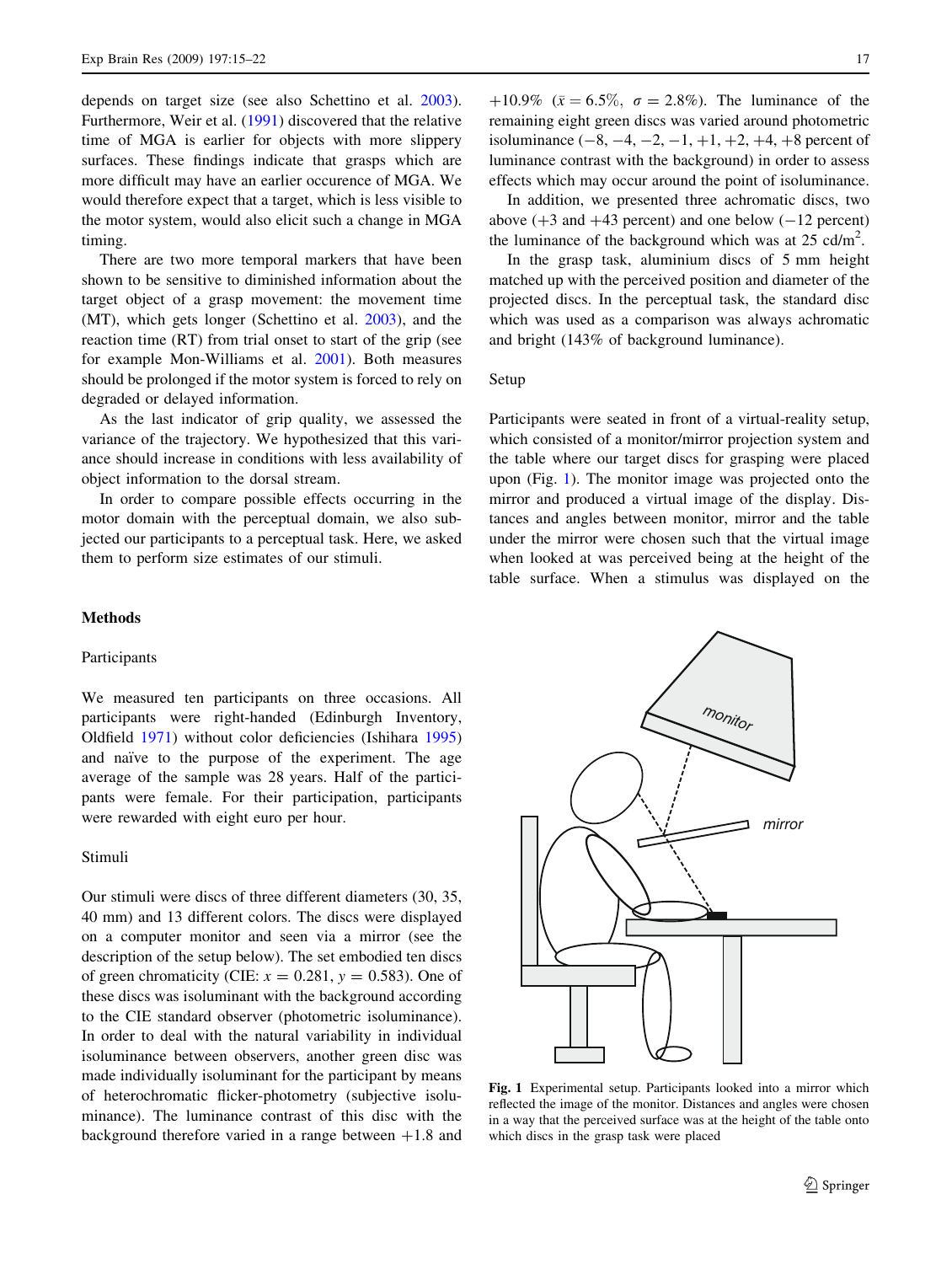monitor participants, who sat in front of the mirror therefore perceived the stimulus to lie on the table in front of them. In our grasp task, we positioned the real target disc at exactly the position where the virtual disc image was congruent with it. The perceived distance of the stimuli was then at about 50 cm from the participants eye.

Grasp movements were recorded with an Optotrak 3020 infrared tracking system at a sampling rate of 100 Hz. Three infrared markers were attached to the nails of the index finger and thumb. Using three markers per digit allowed for measuring the touch points on the participants pad surfaces in relation to those markers. At the same time, the pad surfaces stayed free for the grip, allowing full tactile feedback.

The perceptual size estimates and the heterochromatic flicker isoluminance values were collected on the same setup with a computer mouse.

#### Procedure

In the first experimental session, we determined the individual point of isoluminance for the participant by means of flicker-photometry (c.f. Kaiser and Boynton [1996\)](#page-7-0): a green target disc was flickered with a frequency of 15 Hz on a background of the same gray as was used later in the experiment. Participants adjusted the luminance of the disc from a random start point until the perception of flicker was minimized or vanished totally. The average luminance value of 15 trials (three disc sizes  $\times$  five trials) was used to determine the subjective point of isoluminance.

For measuring the grasp movements, participants sat in front of the mirror setup and looked at the virtual surface produced by monitor and mirror. Prior to each trial, the experimenter placed the aluminium disc, which corresponded to the presented virtual disc onto a small plastic pin, which served as a mount for the disc. The trial started as soon as the image of the virtual disc was projected onto the gray background. Participants then had 4-s time to grasp the disc with a precision grip of index finger and thumb and transport it to a goal area. After the grasp participants moved the fingers back to the starting point, a small pin affixed to the experimental table, and the next trial was prepared. All movements were made under open loop conditions, that is no visual feedback of hand or finger position was provided because the digits were obscured by the mirror. The projected target disc image was visible from the beginning of the trial until the real disc was grasped and lifted 20 mm. In each of the three experimental sessions, participants grasped every size/color combination three times which makes 117 grasps per session and 351 grasp trials for every participant in total.

<span id="page-3-0"></span>In the perceptual task, participants had to match the radius of the target disc to a standard disc of 30, 35 or 40 mm diameter. The initial diameter was randomly chosen between 25 and 45 mm in steps of 1 mm. The target appeared either to the left or to the right of the standard disc. The diameter adjustment was made in 0.2 mm steps by hitting the left and right buttons of a computer mouse. Participants could take as much time as they wanted for the adjustment. When the adjustment was finished, participants hit the center mouse button and the next target/standard pair appeared. In each session, participants adjusted every size/color combination two times which resulted in 78 trials per session and 234 trials total per participant across all three sessions.

In each experimental session, there was one block for the perception task and one for grasping. The order of blocks was reversed in the next session and counterbalanced between participants.

# Results

#### Grasp parameters

Figure [2](#page-3-0) shows the mean MGA for the different disc colors and disc sizes. While there was a clear effect of disc size on MGA, the effect of disc color was nonsignificant as was the interaction. Thus, the absolute size of MGA was not affected by changing the color of stimuli.

The slopes of MGA as a function of disc size in the different color conditions are shown in Fig. [3.](#page-4-0) We calculated a least square linear regression of MGA on disc size



Fig. 2 Mean MGA for different disc sizes and color conditions. Values on the abscissa depict the luminance contrast with the background in percent.  $\phi$ : photometric isoluminance.  $\psi$ : subjective isoluminance. *Error bars* are  $\pm 1$  standard error of the mean (between subjects)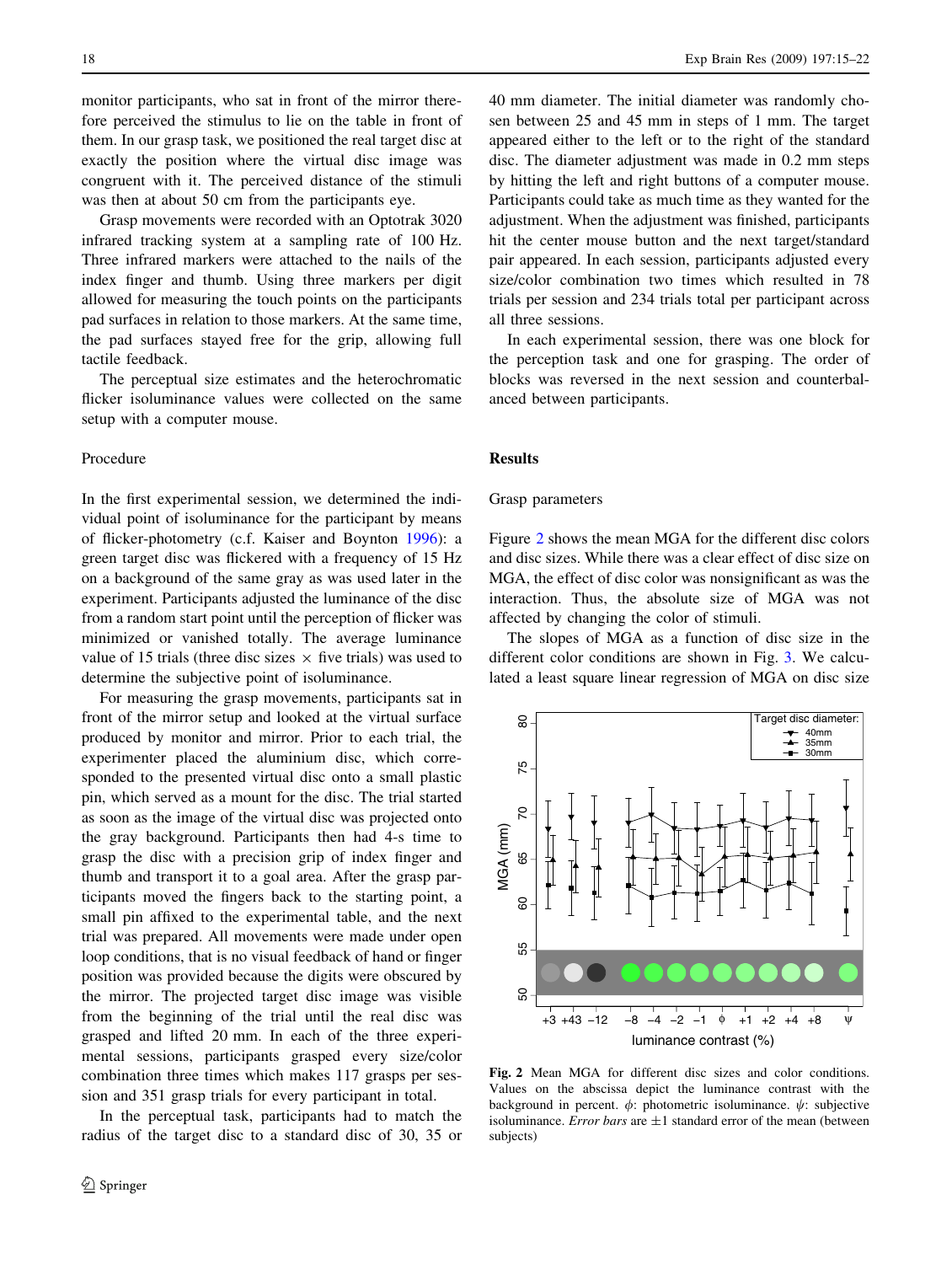

Fig. 3 Mean slope of MGA in the different color conditions. Values on the abscissa depict the luminance contrast with the background in percent.  $\phi$ : photometric isoluminance.  $\psi$ : subjective isoluminance. *Error bars* are  $\pm 1$  standard error of the mean (between subjects)

for each participant and computed a repeated measures ANOVA of the slope coefficients. There was a main effect of disc color (see Table [1](#page-4-0) for all  $F$  values). Fisher LSD adjusted post hoc tests revealed significant different slopes between the subjective isoluminant condition and all other color conditions (all  $P < 0.05$ ) except for the green discs with  $-4$  and  $+8$  percent deviance from background luminance. The overall slope of MGA on disc size across all participants and color conditions was 0.77.

All temporal measures of the grip were unaffected by variations of disc size and color as can be seen in Table [1.](#page-4-0) Mean RT was at 394 ms ( $\sigma = 133$  ms), mean MT at 788 ms ( $\sigma = 255$  ms) and mean time of MGA at 449 ms  $(\sigma = 137 \text{ ms}).$ 

The analysis of our last movement-quality measure, the movement variance, also showed no effect of disc size or color on the movement.

# Perceptual size estimates

The data of perceptual size estimates are shown in Figs. [4](#page-5-0) and [5](#page-5-0). The ANOVA revealed significant main effects for

<span id="page-4-0"></span>

| Table 1 Results of repeated<br>measure ANOVAs                   | Measure                             | Mean                  | <b>SE</b> | Factor      | $df_1$                   | $df_2$                   | $\cal F$                 | $\boldsymbol{P}$          |
|-----------------------------------------------------------------|-------------------------------------|-----------------------|-----------|-------------|--------------------------|--------------------------|--------------------------|---------------------------|
|                                                                 | <b>MGA</b>                          | 65 mm                 | 2.875     | Size        | 2                        | 18                       | 99                       | $<0.001***$               |
|                                                                 |                                     |                       |           | Color       | 12                       | 108                      | 0.96                     | 0.49                      |
|                                                                 |                                     |                       |           | Interaction | 24                       | 216                      | 1.2                      | 0.24                      |
|                                                                 | Slope of MGA <sup>a</sup>           | 0.766                 | 0.069     | Size        | $\overline{\phantom{m}}$ | $\overline{\phantom{0}}$ | -                        | -                         |
|                                                                 |                                     |                       |           | Color       | 12                       | 108                      | 1.9                      | $0.038*$                  |
|                                                                 |                                     |                       |           | Interaction | $\qquad \qquad -$        | $\qquad \qquad -$        | $\overline{\phantom{0}}$ | -                         |
|                                                                 | Time of MGA                         | 449 ms                | 31.448    | Size        | 2                        | 18                       | 1.6                      | 0.23                      |
|                                                                 |                                     |                       |           | Color       | 12                       | 108                      | 0.79                     | 0.66                      |
|                                                                 |                                     |                       |           | Interaction | 24                       | 216                      | 1.1                      | 0.35                      |
|                                                                 | MT                                  | 788 ms                | 51.497    | Size        | 2                        | 18                       | 2.9                      | 0.079                     |
|                                                                 |                                     |                       |           | Color       | 12                       | 108                      | $\mathbf{1}$             | 0.41                      |
|                                                                 |                                     |                       |           | Interaction | 24                       | 216                      | 1.3                      | 0.15                      |
|                                                                 | <b>RT</b>                           | 394 ms                | 18.717    | Size        | 2                        | 18                       | 2.1                      | 0.15                      |
|                                                                 |                                     |                       |           | Color       | 12                       | 108                      | 1.4                      | 0.17                      |
|                                                                 |                                     |                       |           | Interaction | 24                       | 216                      | 0.95                     | 0.54                      |
|                                                                 | Finger variance                     | $150$ mm <sup>2</sup> | 14.149    | Size        | 2                        | 18                       | 0.68                     | 0.52                      |
|                                                                 |                                     |                       |           | Color       | 12                       | 108                      | 0.65                     | 0.79                      |
|                                                                 |                                     |                       |           | Interaction | 24                       | 216                      | 1                        | 0.45                      |
|                                                                 | Thumb variance                      | $138$ mm <sup>2</sup> | 12.963    | Size        | 2                        | 18                       | 0.49                     | 0.62                      |
|                                                                 |                                     |                       |           | Color       | 12                       | 108                      | 0.67                     | 0.78                      |
|                                                                 |                                     |                       |           | Interaction | 24                       | 216                      | $\mathbf{1}$             | 0.43                      |
|                                                                 | Perceptual size estimates           | 34 mm                 | 0.278     | Size        | 2                        | 18                       | 5,847                    | ${<}0.001^{***}$          |
|                                                                 |                                     |                       |           | Color       | 12                       | 108                      | 15                       | ${<}0.001^{\ast\ast\ast}$ |
| * $P < 0.05$ , ** $P < 0.01$ ,                                  |                                     |                       |           | Interaction | 24                       | 216                      | 0.55                     | 0.96                      |
| *** $P < 0.001$                                                 | Perc. size est. slopes <sup>a</sup> | 0.989                 | 0.012     | Size        | $\qquad \qquad -$        |                          |                          |                           |
| <sup>a</sup> Because the slopes are                             |                                     |                       |           | Color       | 12                       | 108                      | 0.6                      | 0.84                      |
| calculated across all sizes there<br>is no factor size for them |                                     |                       |           | Interaction |                          | $\overline{\phantom{0}}$ | $\overline{\phantom{0}}$ | $\overline{\phantom{m}}$  |

<sup>2</sup> Springer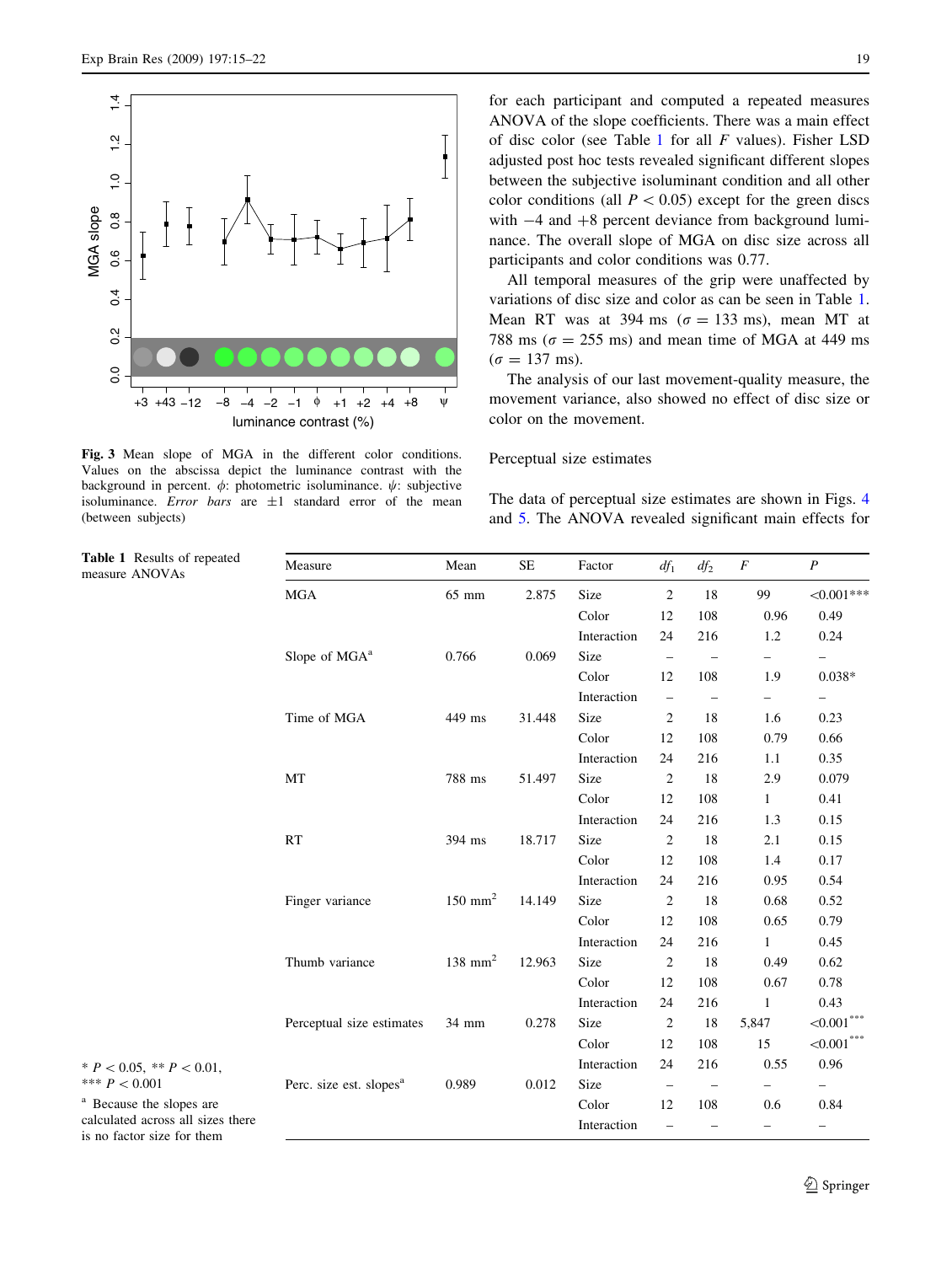disc size as well as disc color. The interaction was insignificant. Several Bonferroni adjusted post hoc tests were significant at  $P < 0.001$ . The complete results can be found in Table [2](#page-6-0). Significant comparisons are only found for the achromatic stimuli. Especially, the achromatic stimuli with  $-12$  and  $+3$  percent of background luminance were underestimated compared to the other stimuli.

An ANOVA, which was computed across the individual slopes of the perceptual size estimate as a function of disc size did not reveal any influence of stimulus color (see Table [1](#page-4-0); Fig. [5](#page-5-0)).

### Discussion

We examined the influence of color information on the quality of grasp movements. We found that the absolute value of MGA, a measure that has proven to be sensitive to the availability of visual information in the visuo-motor system, is not influenced by changing the color of grasp targets. This is also true if the target is isoluminant with the background. For the perceptually isoluminant targets, the ones for which the point of isoluminance was determined with flicker photometry, the slope of the MGA related to target size was significantly higher than for most other targets. This finding might hint to a different processing of these stimuli when the movement plan ist made by the brain. The result though is not in accordance with what one would expect if there were less size information about the



<span id="page-5-0"></span>Fig. 4 Estimated disc size as a function of disc color for different disc sizes. Values on the abscissa depict the luminance contrast with the background in percent.  $\phi$ : photometric isoluminance.  $\psi$ : subjective isoluminance. Error bars are  $\pm 1$  standard error of the mean (between subjects)



Fig. 5 Mean slope of adjusted disc size in the different color conditions. Values on the abscissa depict the luminance contrast with the background in percent.  $\phi$ : photometric isoluminance.  $\psi$ : subjective isoluminance. Error bars are  $\pm 1$  standard error of the mean (between subjects). The dashed line represents unity scaling

target available in the motor system. In this case, the slope of MGA should rather decrease than increase with a concomitant increase of the average MGA: participants are unsure how large the object is and produce the same very wide opening of their digits in each trial to cover all possible object sizes. This is also what Berthier et al. ([1996\)](#page-6-0) found in the only study with significant effects of viewing condition on MGA slope we are aware of. Here, however, we found an increased slope with constant average MGA. Although with a value of 1.14 the slope for the perceptually isoluminant targets comes even closer to a physically perfect scaling than do the slopes found in most other conditions we also do not think that size information obtained from isoluminant targets is more veridical. Such an effect should also be seen in the perceptual data, which was not the case in our study.

All other measures of grip quality did not show significant differences between the isoluminant targets and the other ones. Neither MT, RT, the timing of MGA nor the variance in the movement path were affected by the color of target stimuli. Our findings are in line with the results of White et al. [\(2006](#page-7-0)) who found no differences in movement accuracy and latency between isoluminant and non-isoluminant targets as did Anderson and Yamagishi [\(2000](#page-6-0)) and Braun et al. ([2008\)](#page-6-0). White et al. ([2006](#page-7-0)) also critically reviewed earlier studies reporting longer latencies for isoluminant stimuli in a reaction-time task involving button presses (Burr et al. [1998;](#page-6-0) Schwartz [1992\)](#page-7-0) or saccades (Perron and Hallett [1995](#page-7-0); Satgunam and Fogt [2005;](#page-7-0) van Asten et al. [1988](#page-7-0)). Isoluminant stimuli thus do not seem to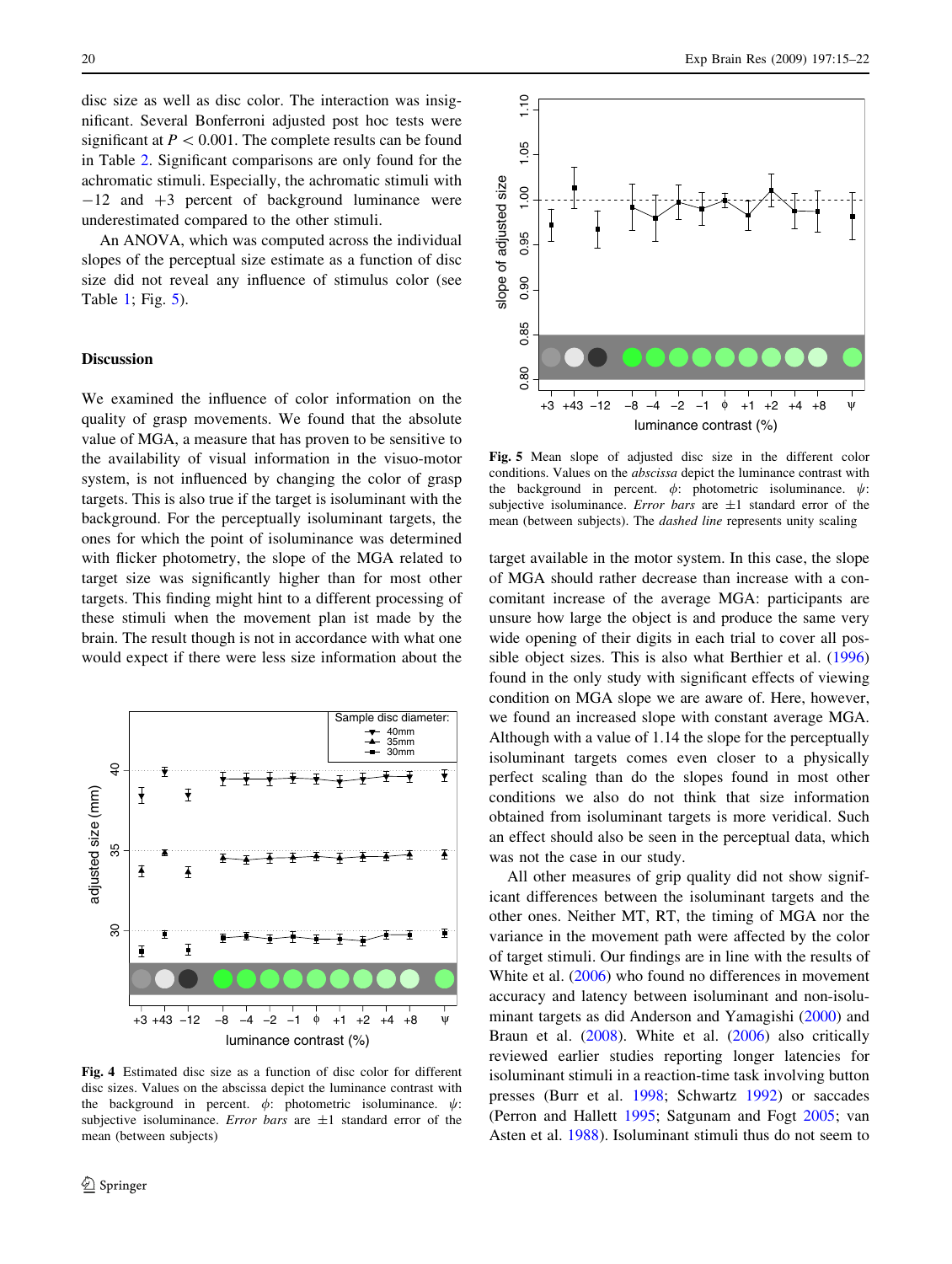**Table 2** Perception post hoc test  $P$  Values

|        | $+3$        | $+43$       | $-2$        | $-8$  | $-4$  | $-2$  | $-1$  | $\phi$ | $+1$                     | $+2$                     | $+4$  | $+8$  |
|--------|-------------|-------------|-------------|-------|-------|-------|-------|--------|--------------------------|--------------------------|-------|-------|
| $+43$  | $<0.001***$ |             |             |       |       |       |       |        |                          |                          |       |       |
| $-12$  | 0.826       | $<0.001***$ |             |       |       |       |       |        |                          |                          |       |       |
| $-8$   | 0.002       | 0.010       | $<0.001***$ |       |       |       |       |        |                          |                          |       |       |
| $-4$   | 0.003       | 0.008       | $<0.001***$ | 0.892 |       |       |       |        |                          |                          |       |       |
| $-2$   | 0.001       | 0.048       | $<0.001***$ | 0.828 | 0.869 |       |       |        |                          |                          |       |       |
| $-1$   | 0.004       | 0.109       | 0.001       | 0.582 | 0.476 | 0.525 |       |        |                          |                          |       |       |
| $\phi$ | 0.002       | 0.001       | $<0.001***$ | 0.925 | 0.859 | 0.807 | 0.696 |        |                          |                          |       |       |
| $+1$   | 0.006       | 0.059       | 0.003       | 0.625 | 0.669 | 0.590 | 0.438 | 0.605  | $\overline{\phantom{0}}$ |                          |       |       |
| $+2$   | 0.003       | 0.009       | 0.001       | 0.722 | 0.832 | 0.966 | 0.527 | 0.634  | 0.751                    | $\overline{\phantom{0}}$ |       |       |
| $+4$   | $<0.001***$ | 0.107       | $<0.001***$ | 0.088 | 0.088 | 0.103 | 0.357 | 0.044  | 0.159                    | 0.015                    |       |       |
| $+8$   | 0.001       | 0.193       | $<0.001***$ | 0.017 | 0.029 | 0.056 | 0.191 | 0.052  | 0.056                    | 0.047                    | 0.762 | -     |
| $\psi$ | $<0.001***$ | 0.501       | $<0.001***$ | 0.056 | 0.036 | 0.033 | 0.122 | 0.033  | 0.027                    | 0.022                    | 0.345 | 0.544 |

Row and column numbering indicates the luminance contrast with the background in percent

 $\phi$ : Isoluminance for the CIE standard observer.  $\psi$ : subjective isoluminance

\*  $P \le 0.05$ , \*\*  $P \le 0.01$ , \*\*\*  $P \le 0.001$ , Bonferroni adjusted

generally delay motoric responses although Braun et al. [\(2008](#page-6-0)) recently reported such a delay for smooth pursuit eye movements on isoluminant targets.

On assessing the perceptual size estimates, we found that the two achromatic stimuli with  $+3$  and  $-12$  percent of background luminance led to smaller size estimates than many of the other. It is known that size perception may depend on the luminance of a stimulus especially for lowcontrast stimuli (Kulikowski [1975](#page-7-0); Gelb and Wilson [1983](#page-7-0); Georgeson [1985;](#page-7-0) Davis et al. [1986\)](#page-6-0). The fact that the smaller estimated disc size for two of the achromatic conditions was not reflected by a smaller MGA in the grasp task is most likely due to the larger variability of the measure than due to a different processing of stimuli in grasping and in perception.

In summary, we conclude that the quality of grasp movements is not profoundly affected by isoluminance of target and background. Since also the finding of a steeper MGA slope in the subjective isoluminance condition does not point to a diminished amount of size information one has to assume that targets solely defined by a chromatic contrast are as suitable for movement planning as targets having a luminance or a luminance and chromatic contrast.

# References

- Aglioti S, DeSouza JF, Goodale MA (1995) Size-contrast illusions deceive the eye but not the hand. Curr Biol 5(6):679–685
- <span id="page-6-0"></span>Anderson SJ, Yamagishi N (2000) Spatial localization of colour and luminance stimuli in human peripheral vision. Vis Res 40(7):759–771
- Beauchamp MS, Haxby JV, Rosen AC, DeYoe EA (2000) A functional MRI case study of acquired cerebral dyschromatopsia. Neuropsychologia 38(8):1170–1179
- Berthier N, Clifton R, Gullapalli V, McCall D, Robin D (1996) Visual information and object size in the control of reaching. J Mot Behav 28(3):187–197
- Born RT, Bradley DC (2005) Structure and function of visual area MT. Annu Rev Neurosci 28:157–189
- Braun DI, Mennie N, Rasche C, Schütz AC, Hawken MJ, Gegenfurtner KR (2008) Smooth pursuit eye movements to isoluminant targets. J Neurophysiol 100:1287–1300
- Brenner E, Smeets JBJ (2004) Colour vision can contribute to fast corrections of arm movements. Exp Brain Res 158(3):302–307
- Brown LE, Halpert BA, Goodale MA (2005) Peripheral vision for perception and action. Exp Brain Res 165(1):97–106
- Burr DC, Fiorentini A, Morrone C (1998) Reaction time to motion onset of luminance and chromatic gratings is determined by perceived speed. Vis Res 38(23):3681–3690
- Damasio A, Yamada T, Damasio H, Corbett J, McKee J (1980) Central achromatopsia: behavioral, anatomic, and physiologic aspects. Neurology 30(10):1064–1071
- Davis ET, Kramer P, Yager D (1986) Shifts in perceived spatial frequency of low-contrast stimuli: data and theory. J Opt Soc Am 3(8):1189–1202
- Dubner R, Zeki SM (1971) Response properties and receptive fields of cells in an anatomically defined region of the superior temporal sulcus in the monkey. Brain Res 35(2):528–532
- Felleman DJ, van Essen DC (1991) Distributed hierarchical processing in the primate cerebral cortex. Cereb Cortex 1(1):1–47
- Franz VH (2001) Action does not resist visual illusions. Trends Cogn Sci 5(11):457–459
- Franz VH, Gegenfurtner KR (2008) Grasping visual illusions: consistent data and no dissociation. Cogn Neuropsychol 25(7):920–950
- Franz VH, Gegenfurtner KR, Bülthoff HH, Fahle M (2000) Grasping visual illusions: no evidence for a dissociation between perception and action. Psychol Sci 11(1):20–25
- Franz VH, Hesse C, Kollath S (2009) Visual illusions, delayed grasping, and memory: no shift from dorsal to ventral control. Neuropsychologia 47:1518–1531